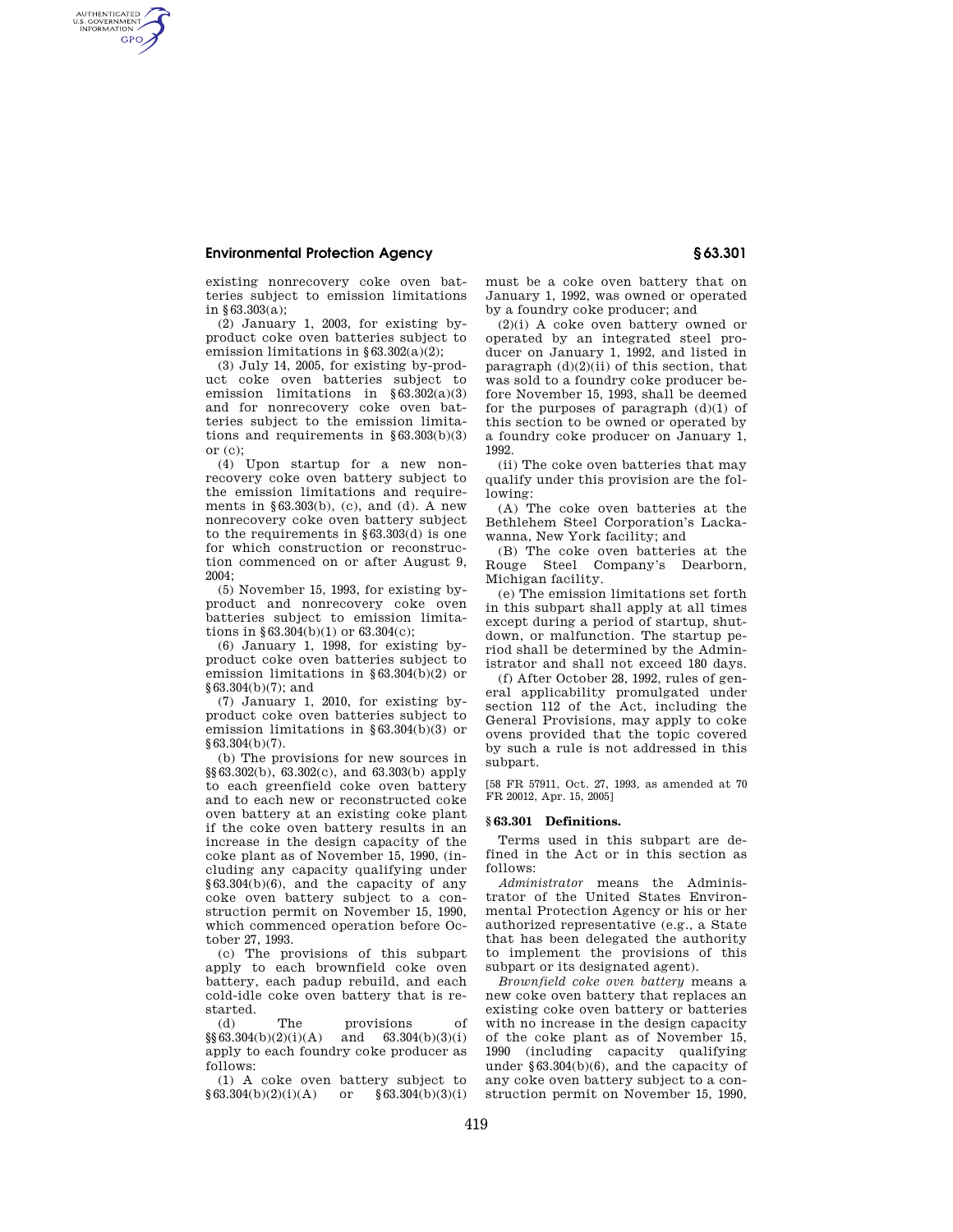which commenced operation before October 27, 1993.

*Bypass/bleeder stack* means a stack, duct, or offtake system that is opened to the atmosphere and used to relieve excess pressure by venting raw coke oven gas from the collecting main to the atmosphere from a by-product coke oven battery, usually during emergency conditions.

*By-product coke oven battery* means a source consisting of a group of ovens connected by common walls, where coal undergoes destructive distillation under positive pressure to produce coke and coke oven gas, from which by-products are recovered. Coke oven batteries in operation as of April 1, 1992, are identified in appendix A to this subpart.

*Certified observer* means a visual emission observer, certified under (if applicable) Method 303 and Method 9 (if applicable) and employed by the Administrator, which includes a delegated enforcement agency or its designated agent. For the purpose of notifying an owner or operator of the results obtained by a certified observer, the person does not have to be certified.

*Charge* or *charging period* means, for a by-product coke oven battery, the period of time that commences when coal begins to flow into an oven through a topside port and ends when the last charging port is recapped. For a nonrecovery coke oven battery, *charge or charging period* means the period of time that commences when coal begins to flow into an oven and ends when the push side door is replaced.

*Coke oven battery* means either a byproduct or nonrecovery coke oven battery.

*Coke oven door* means each end enclosure on the pusher side and the coking side of an oven. The chuck, or levelerbar, door is part of the pusher side door. A *coke oven door* includes the entire area on the vertical face of a coke oven between the bench and the top of the battery between two adjacent buckstays.

*Cold-idle coke oven battery* means an existing coke oven battery that has been shut down, but is not dismantled.

*Collecting main* means any apparatus that is connected to one or more offtake systems and that provides a

**§ 63.301 40 CFR Ch. I (7–1–10 Edition)** 

passage for conveying gases under positive pressure from the by-product coke oven battery to the by-product recovery system.

*Collecting main repair* means any measure to stop a collecting main leak on a long-term basis. A repair measure in general is intended to restore the integrity of the collecting main by returning the main to approximately its design specifications or its condition before the leak occurred. A repair measure may include, but is not limited to, replacing a section of the collecting main or welding the source of the leak.

*Consecutive charges* means charges observed successively, excluding any charge during which the observer's view of the charging system or topside ports is obscured.

*Design capacity* means the original design capacity of a coke oven battery, expressed in megagrams per year of furnace coke.

*Foundry coke producer* means a coke producer that is not and was not on January 1, 1992, owned or operated by an integrated steel producer and had on January 1, 1992, an annual design capacity of less than 1.25 million megagrams per year (1.38 million tons per year) (not including any capacity<br>satisfying the requirements of satisfying the requirements of  $§63.300(d)(2)$  or  $§63.304(b)(6)$ .

*Greenfield coke oven battery* means a coke oven battery for which construction is commenced at a plant site (where no coke oven batteries previously existed) after December 4, 1992.

*Integrated steel producer* means a company or corporation that produces coke, uses the coke in a blast furnace to make iron, and uses the iron to produce steel. These operations may be performed at different plant sites within the corporation.

*Malfunction* means any sudden, infrequent, and not reasonably preventable failure of air pollution control equipment, process equipment, or a process to operate in a normal or usual manner which causes, or has the potential to cause, the emission limitations in an applicable standard to be exceeded. Failures caused in part by poor maintenance or careless operation are not *malfunctions.*